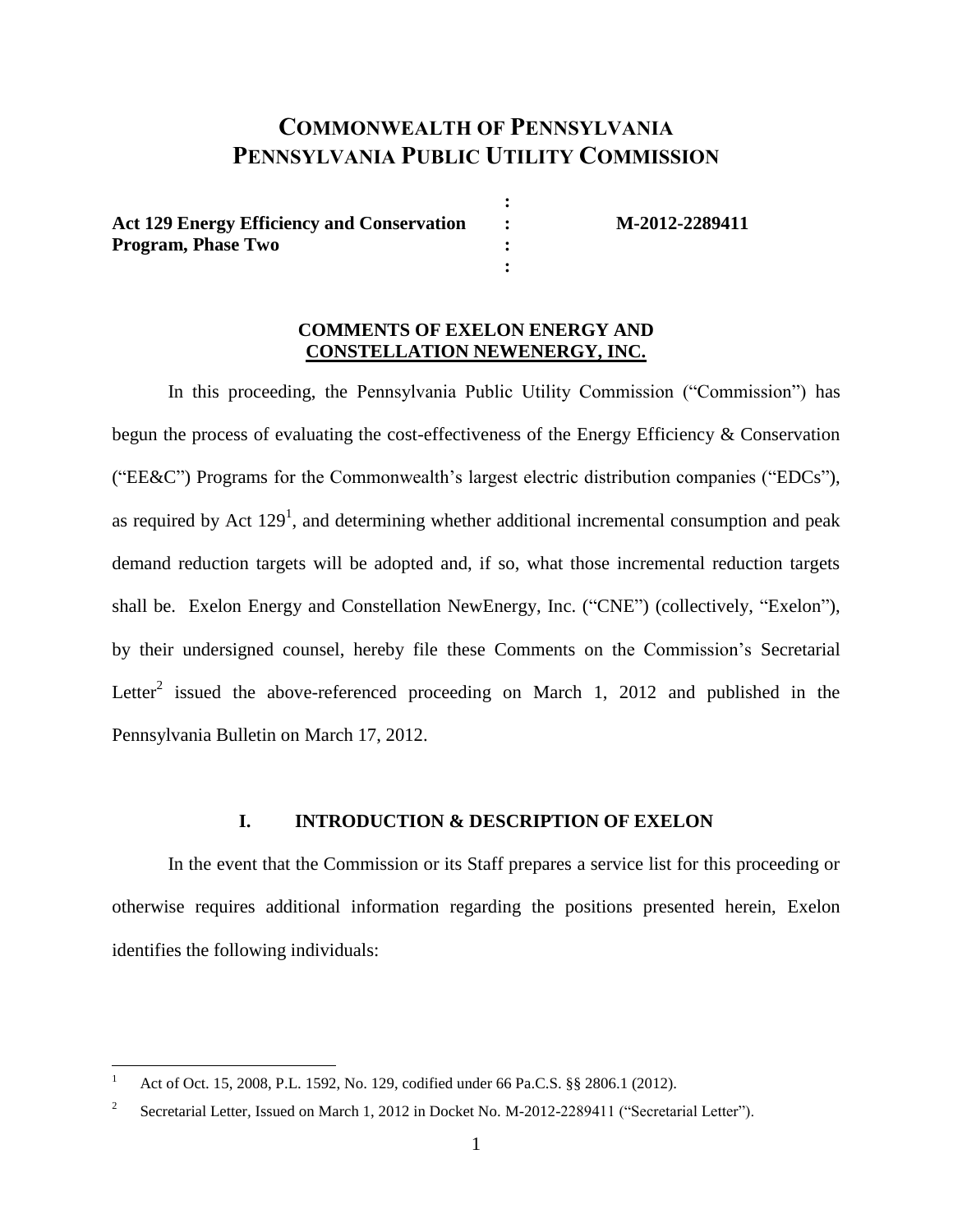David I. Fein Vice President, State Government Affairs – East Exelon Corporation 550 West Washington Blvd., Suite 300 Chicago, Illinois 60661 Telephone: (312) 704-8499 Cell: (312) 446-2882 [david.fein@constellation.com](mailto:david.fein@constellation.com)

Stephen Bennett Regulatory Affairs Manager Exelon Energy Company 300 Exelon Way Kennett Square, PA 19348 Telephone: (610) 765-6594 [Stephen.bennett@exeloncorp.com](mailto:Stephen.bennett@exeloncorp.com)

Divesh Gupta Managing Counsel – Regulatory Constellation Energy 100 Constellation Way, Suite 500C Baltimore, MD 21202 Telephone: (410) 470-3158 Facsimile: (443) 213-3556 [divesh.gupta@constellation.com](mailto:divesh.gupta@constellation.com)

The name and address of Exelon"s counsel in this matter is:

Divesh Gupta (PA Bar # 307892) Managing Counsel – Regulatory Constellation Energy 100 Constellation Way, Suite, 500C Baltimore, MD 21202 Telephone: (410) 470-3158 Facsimile: (443) 213-3556 [divesh.gupta@constellation.com](mailto:divesh.gupta@constellation.com)

Exelon's attorney is authorized to accept service on behalf of Exelon in this proceeding. Exelon requests that the Commission and all parties of record serve copies of all documents issued on both Exelon and its attorney. Particularly, Exelon respectfully requests that service (both electronic and paper) be made to its counsel of record, Divesh Gupta, while only electronic service be made to David I. Fein and Stephen Bennett.

Exelon Energy and CNE are indirect, wholly-owned subsidiaries of Exelon Corporation ("Exelon Corp."), a holding company, headquartered at 10 South Dearborn Street, Chicago, Illinois, with operations and business activities in 47 states, the District of Columbia and Canada. Exelon Corp. owns Commonwealth Edison Company ("ComEd"), Baltimore Gas and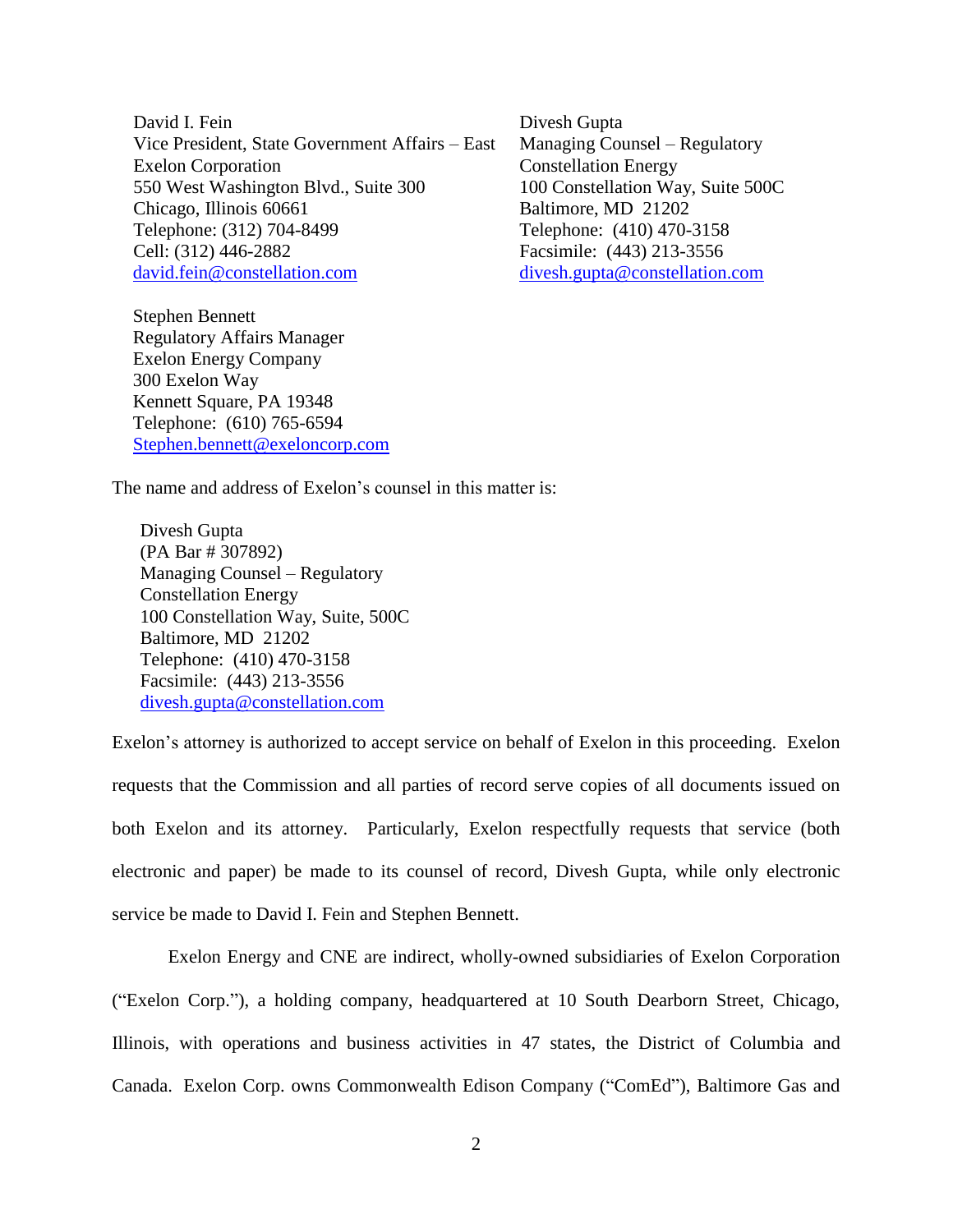Electric Company ("BGE") and PECO Energy Company ("PECO"). Together ComEd, BGE and PECO own electric transmission and electric and gas distribution systems that deliver electricity to approximately 6.6 million customers in central Maryland (BGE), Northern Illinois (ComEd) and southeastern Pennsylvania (PECO).

Exelon Energy is a competitive subsidiary of Exelon, licensed to provide retail service to electricity customers in Illinois, Pennsylvania, Michigan, and Ohio and to provide retail service to natural gas customers in Michigan, Ohio, and Pennsylvania. Currently, Exelon Energy has approximately 17,000 electricity accounts in Illinois and Pennsylvania and approximately 11,000 natural gas accounts in Ohio, Illinois, Michigan, Kentucky, and Pennsylvania.<sup>3</sup> CNE is authorized to provide electricity and energy-related services to retail customers in Pennsylvania and thirteen other states, the District of Columbia and two Canadian provinces. CNE is an active participant in PJM Interconnection, L.L.C."s ("PJM") load response markets, bidding into those markets with customers' capabilities to curtail load.

#### **II. BACKGROUND**

On October 15, 2008, House Bill 2200 was signed into law as Act 129 which, among other things, required EE&C programs for the Commonwealth"s largest EDCs and required the Commission to evaluate the costs and benefits of the EE&C programs by November 31, 2013. Act 129 further directed the Commission to set new incremental consumption and peak demand reductions, if the benefits of the program and plans exceed the costs.<sup>4</sup> In accordance with these directives, the Commission, on March 1, 2012, issued its Secretarial Letter in which the Commission seeks "comments on a number of important topics that will be instrumental in

 $\overline{3}$ Exelon is not licensed to sell natural gas at retail in Illinois or Kentucky because such a license is not required.

<sup>4</sup> 66 Pa.C.S. §§ 2806.1(c) and (d).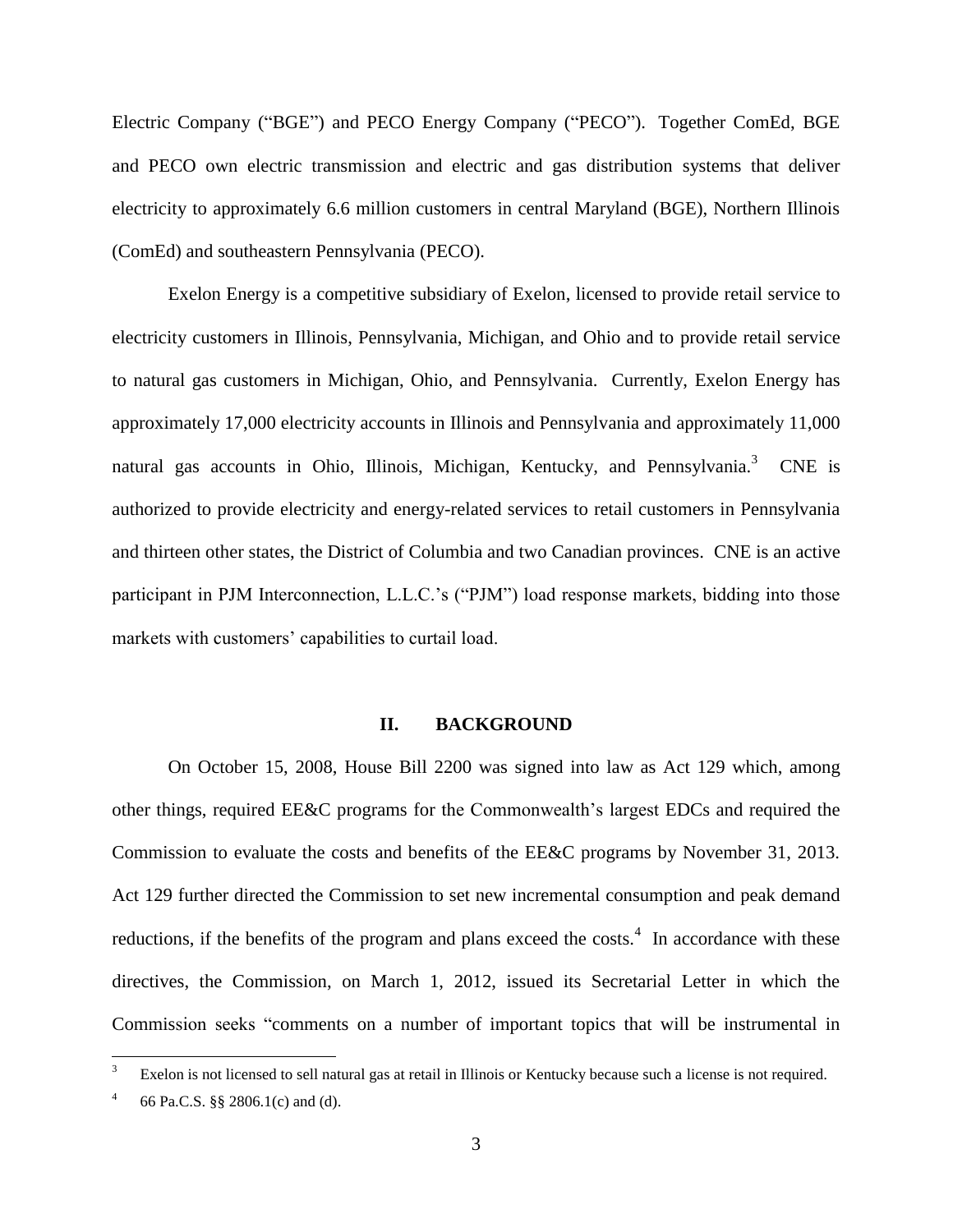designing and implementing any future phase of EE&C Programs."<sup>5</sup> Exelon herein provides its general comments on Act 129 program design issues, in order to improve upon EDCs" and the Commonwealth"s implementation of the Act"s EE&C directives.

### **III. COMMENTS**

# **1. Act 129 EE&C curtailment programs should promote competition, both in their procurements for EE&C services, as well as in the marketplace for consumers' participation in PJM load response programs.**

In its October 26, 2009 order approving (with modifications) PPL Electric Utilities Corporation's ("PPL Electric")  $EExC$  plan, <sup>6</sup> the Commission stated that pursuant to Act 129, "any marketing by PPL [Electric should] be competitively neutral so as not to prefer the use of one [curtailment service provider ("CSP")] over another," and that "[n]o marketing advantage should be given to any CSP participating in the PPL [Electric] curtailment program.<sup>77</sup> These principles should apply to all EE&C plans across the Commonwealth, in order to promote both competition within procurements for EE&C services by demand response providers ("DR Providers") as CSPs, as well as competitive opportunities for Pennsylvania customers to participate in all of PJM"s load response markets.

## **2. The Commission should require important improvements to EE&C programs to ensure that CSPs are not able to create an unfair marketing advantage, and hamper other demand response providers' and consumers' ability to participate in PJM's load response programs independent from such CSPs.**

CSPs should not be able to obtain an unfair marketing advantage, which advantage may hamper both other DR Providers ability to participate in PJM"s load response programs, as well

 5 Secretarial Letter at p. 1.

<sup>6</sup> *See Opinion and Order*, Commission Docket No. M-2009-2093216 (entered Oct. 26, 2009) ("Oct. 2009 Order").

 $7$  Oct. 2009 Order at p.84.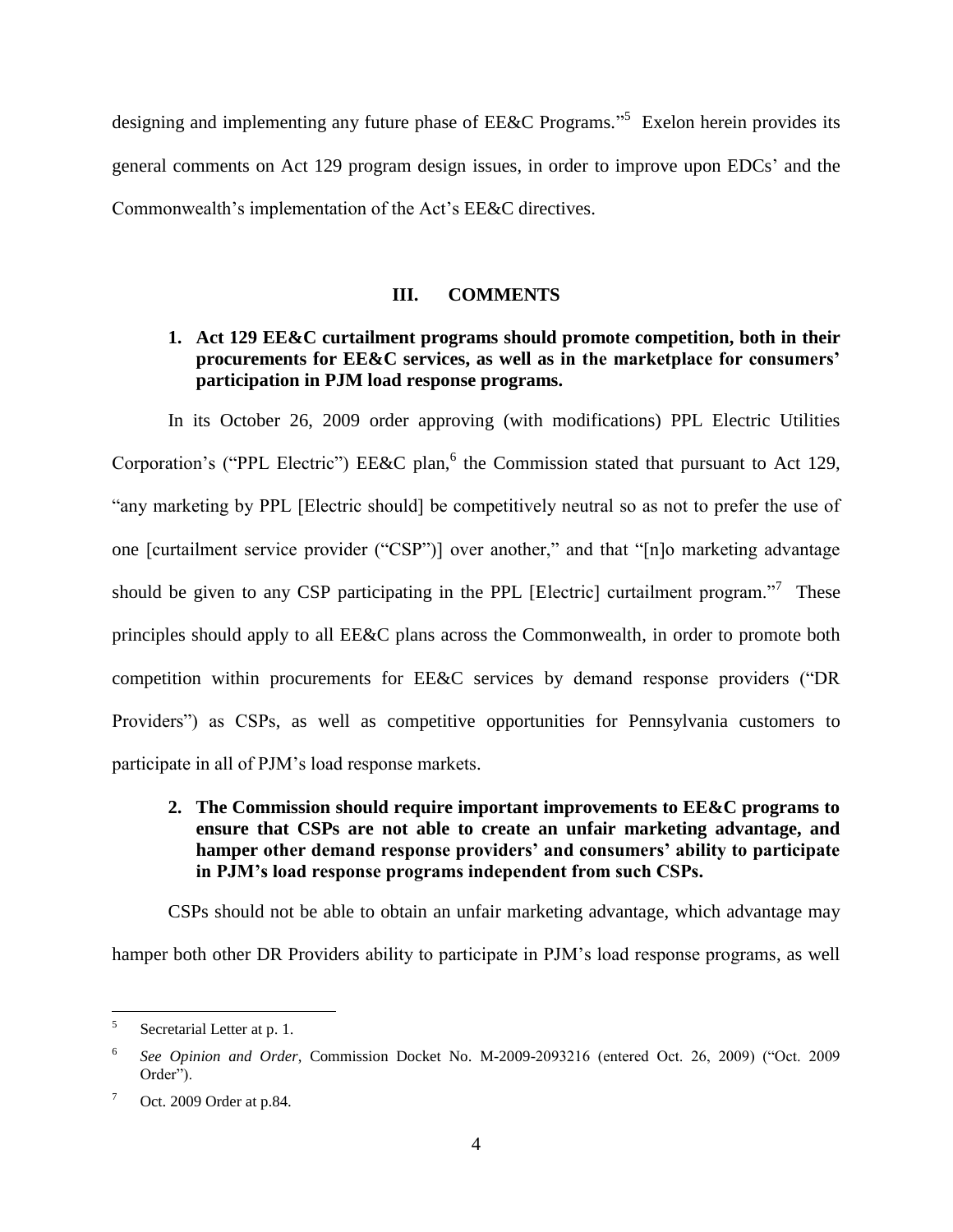as the ability of customers to contribute to Act 129 targets if such customers already participate in PJM"s load response programs. To explain, recall that the EE&C curtailment programs generally rely on PJM"s existing economic load response ("ELR") program for measurement and identification of required curtailment time periods, essentially "piggy-backing" on the existing PJM ELR program and taking advantage of PJM"s substantial expertise and oversight. As part of this reliance, then, EDCs have had to have CSPs evidence that customers are registered in PJM"s ELR program, in order to also be eligible to receive Act 129 EE&C incentives.

On the one hand, in order to meet this obligation for evidence, a CSP which has been awarded contracts by an EDC should not be able to approach another DR Provider or such DR Provider"s customers directly and require that such customers be registered in the PJM ELR program *by the CSP directly, as the CSP's customer*, in order for these DR Provider's customers to take advantage of Act 129 EE&C incentives. Customers would then be in the unfortunate situation of making decisions including, but not limited to, (a) potentially defaulting on their existing contract with their existing DR Provider, (b) having to bear administrative burdens of participating in PJM"s various load response programs (e.g., PJM"s capacity market demand response program, as well as PJM"s ELR program) through several different DR Providers, and/or (c) forgoing important economic savings that could be achieved by using only one DR Provider to participate in PJM's various load response programs.<sup>8</sup> Meanwhile, this CSP's practices would clearly raise a competitive concern for the other DR Provider as these customers" existing service provider.

 $\overline{a}$ 

<sup>8</sup> *See, e.g.*, *Complaint of Viridity Energy, Inc.*, Federal Energy Regulatory Commission Docket No. ER12-54-000 (filed Mar. 29, 2012) at p.1 (the complainant explains that "[u]nder PJM"s current Tariff, two end-use electricity customers who provide precisely the same capacity service to PJM at the same time and place can be compensated differently. A customer who registers with one [DR Provider] in PJM"s capacity program, and uses that same [DR Provider] for energy and ancillary services, earns full compensation for the capacity service it provides to PJM. However, the same customer would lose a substantial part of that compensation simply by registering with one [DR Provider] for capacity, and a second [DR Provider] for energy and ancillary services."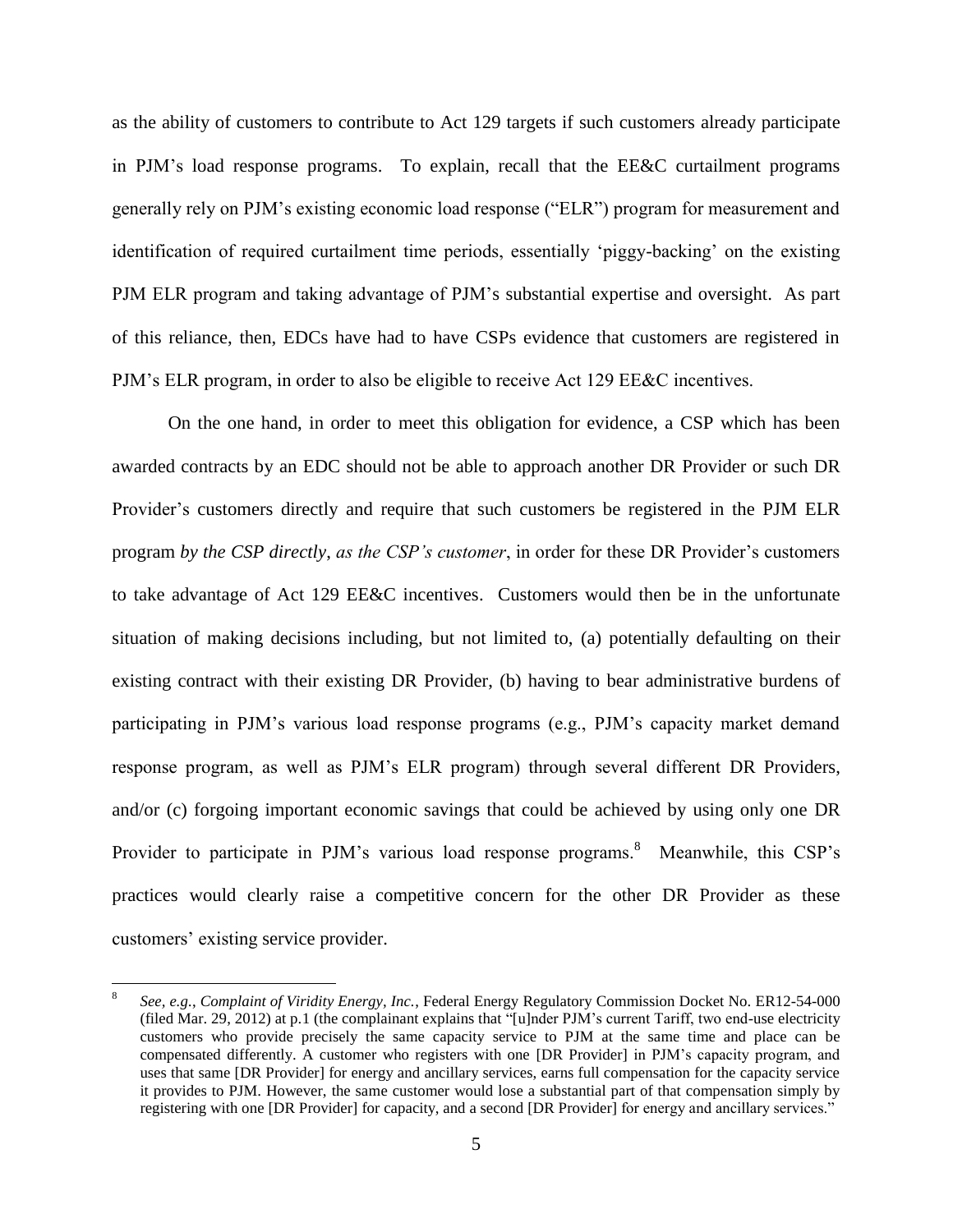On the other hand, and in stark contrast to the above approach, a CSP that is awarded contracts by an EDC can more appropriately agree to allow consumers to *remain* with their existing DR Providers (or continue to participate in PJM directly themselves), so long as consumers are able to provide evidence to the CSP that they are appropriately registered in PJM"s ELR program. In this way, customers that wish to take advantage of Act 129 EE&C curtailment program incentives would not have to limit their choice of DR Providers only to the CSP that is awarded a contract by the EDC for a particular service territory; this significant aspect is particularly important for customers that have facilities in multiple EDCs" zones in the Commonwealth, and/or multiple locations throughout PJM. In addition, this alternative approach does not place other DR Providers in PJM at a marketing disadvantage to a CSP.

The Commission can ensure that consumers are afforded the broadest array of competitive choices, and that competition in PJM"s load response programs is not hampered, by adopting one of two approaches. First, the Commission could require that, instead of Act 129 EE&C curtailment program payments being made from the EDCs to a CSP, and then from a CSP to customers, that EE&C curtailment program payments are structured as an additional incentive payment *directly* to a customer, for any customer that registers – either through *any* DR Provider or directly with PJM – in PJM"s ELR program and abides the ELR program"s requirements. This has the advantage of ensuring that customers directly receive *all* of the value of the Act 129 EE&C curtailment program payments, rather than relying on a CSP to distribute additional compensation, if any, to enroll customers in PJM"s ELR program.

In the alternative, the Commission can require that all CSPs adhere to the second approach discussed above. Namely, the Commission can prohibit a CSP from demanding that customers enroll in PJM"s ELR program through the CSP, and make clear that CSPs require only